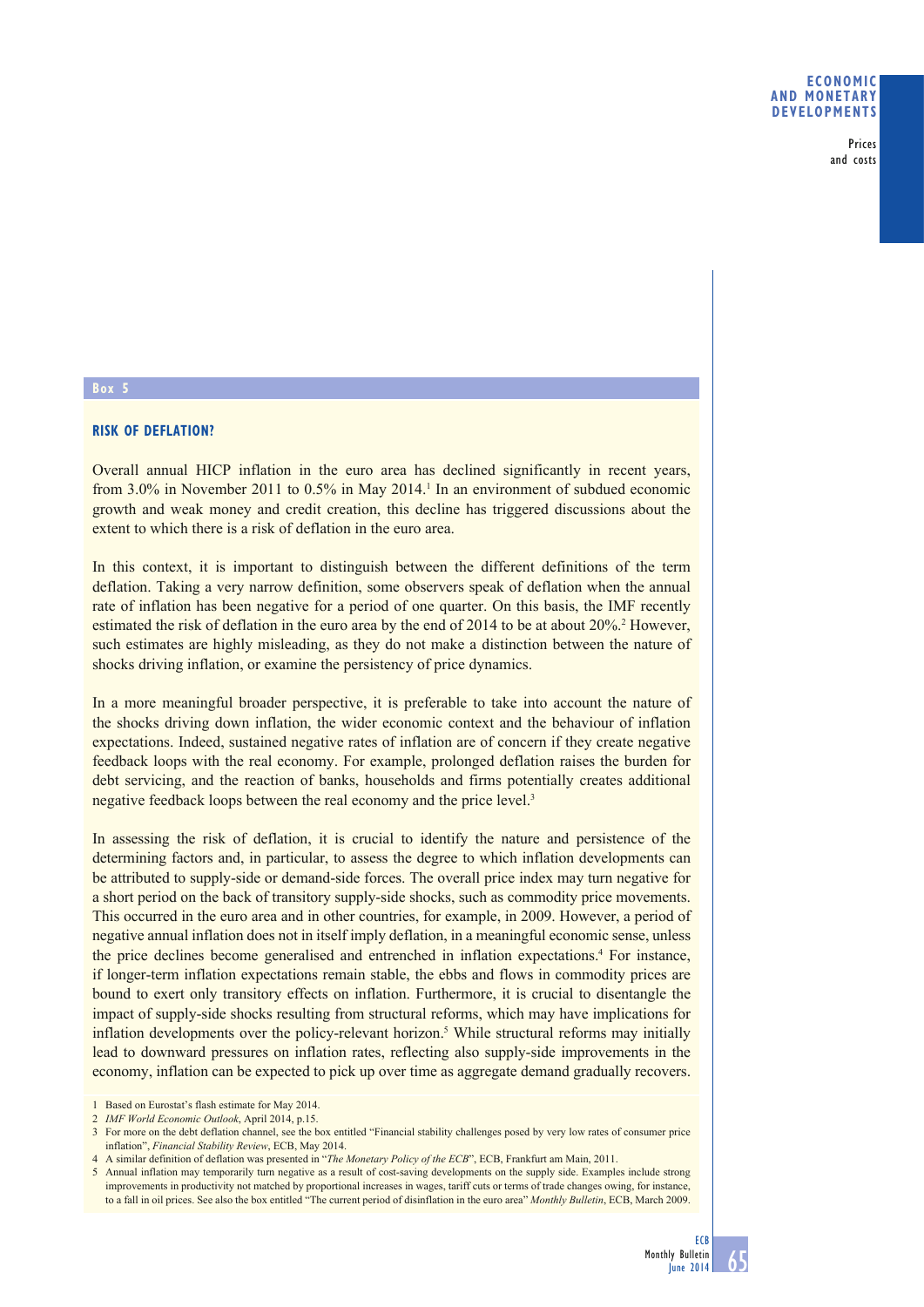Empirical criteria, which distinguish outright deflation from subdued price developments of a less malign nature, would include:

- a negative annual rate of consumer price inflation over a prolonged period;
- a negative rate of change in the prices of a broad set of items in the basket of goods and services;
- longer-term inflation expectations becoming unanchored and falling clearly below levels consistent with the central bank's definition of price stability;
- persistently very low or negative GDP growth rates and/or high and rising unemployment rates.

In the case of the euro area, one should not confuse relative price adjustments with overall changes in the price level: to speak meaningfully of deflation, the generalised and prolonged fall in the price level should be broadly based across countries. There is no risk of outright deflation as long as euro area HICP inflation is in line with price stability. Negative inflation rates in individual countries may, on occasion, be consistent with the normal functioning of a monetary union, as they help to restore competitiveness, i.e. they may be symptomatic of supply-side induced relative price adjustments.

## **Historical episodes of deflation**

The historical perspective supports the notion that deflation should be viewed as a broad-based and protracted fall in the price level that becomes entrenched in inflation expectations, thereby reinforcing negative price tendencies.

Since the 1950s, some advanced economies have experienced periods of negative annual inflation, including Canada, Hong Kong, Israel, Japan, Norway, Switzerland and the United States. However, these rarely turn into episodes of outright deflation, as many of these periods were short-lived, with rather benign effects on the real economy. In general, supply-side induced periods of negative inflation tended to have smaller economic costs, if any, compared with those that were mainly demand-side induced.

The periods of negative inflation in the United States, Canada and Norway in the late 1940s to mid-1950s, Israel in 2003 and 2004, and Switzerland in 2009 and end-2011 to mid-2013, can be seen as qualifying as deflationary only in a narrow technical sense. The decline in prices was concentrated on a low share of items and had no major impact on GDP growth or, where data are available, medium to long-term inflation expectations. While in recent years the case of Switzerland stands out in terms of persistently negative or zero inflation rates, the drivers of these price developments were due to external factors rather than weak domestic demand. Indeed, the Swiss economy grew at a robust pace during this period.

There are very few recent cases among advanced economies of outright deflation. The two most pronounced deflationary episodes since the end of the Second World War have been Japan (1995-2013) and Hong Kong (1999-2004). In both cases, deflation was prompted by an unwinding of inflated asset prices. Indeed, following unsustainable debt-financed booms, asset

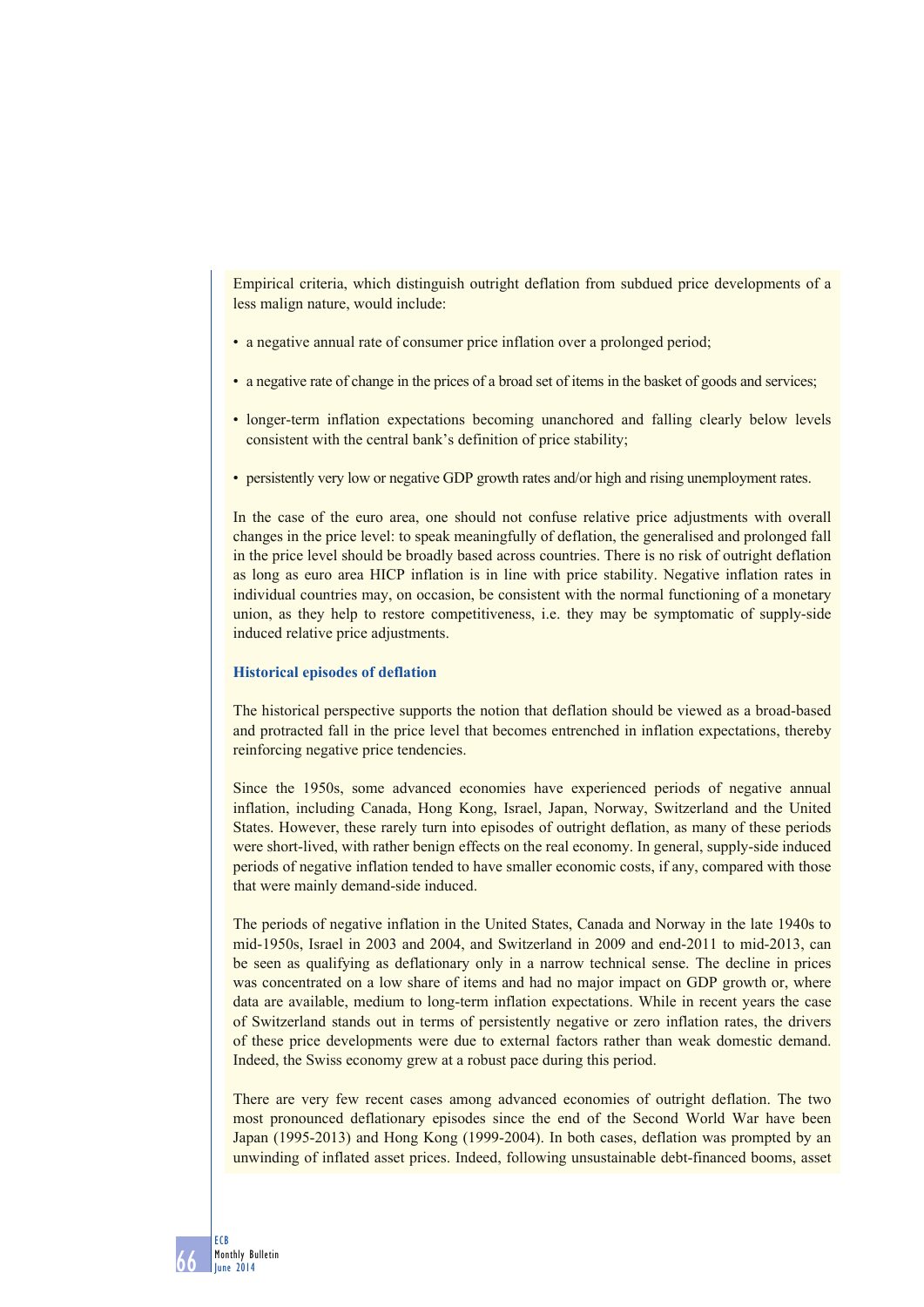Prices and costs

## **Chart A Share of items with negative annual rate of inflation during the deflation episodes in Japan and Hong Kong**

#### (as a percentage of total items)





Sources: Japan's Ministry of Internal Affairs and Communications and ECB calculations. Notes: The CPI is decomposed into 62 items. Monthly data.



### **Chart B Long-term inflation expectations and actual inflation in Japan and Hong Kong**



(year-on-year percentage changes; semi-annual data; x-axis = actual inflation; y-axis = long-term inflation expectations)



Sources: Consensus Economics, Japan's Ministry of Internal Affairs and Communications and ECB calculations. Note: Data period is 1995-2013.

price busts – and the associated private and public sector balance sheet adjustments – can be a more important source of persistent deflation than conventional supply and demand shocks.<sup>6</sup> In both episodes, deflation was broadly based, with continuously negative contributions from a large number of the underlying price components for goods and services (see Chart A). At the same time, both of these episodes of prolonged negative inflation rates were accompanied by stagnating economic activity. Furthermore, in the case of Japan, long-term inflation expectations suffered from some unanchoring, although they remained in positive territory (see Chart B). It is worth noting that Hong Kong is a small open economy and that Japan may serve as a more useful point of reference for other advanced economies.

6 See also Bordo, M. and Filardo, A., "Deflation in a historical perspective", *Working Papers*, 186, BIS, 2005.

Sources: Consensus Economics, Hong Kong's Census and Statistics Department and ECB calculations. Note: Data period is 1999-2004.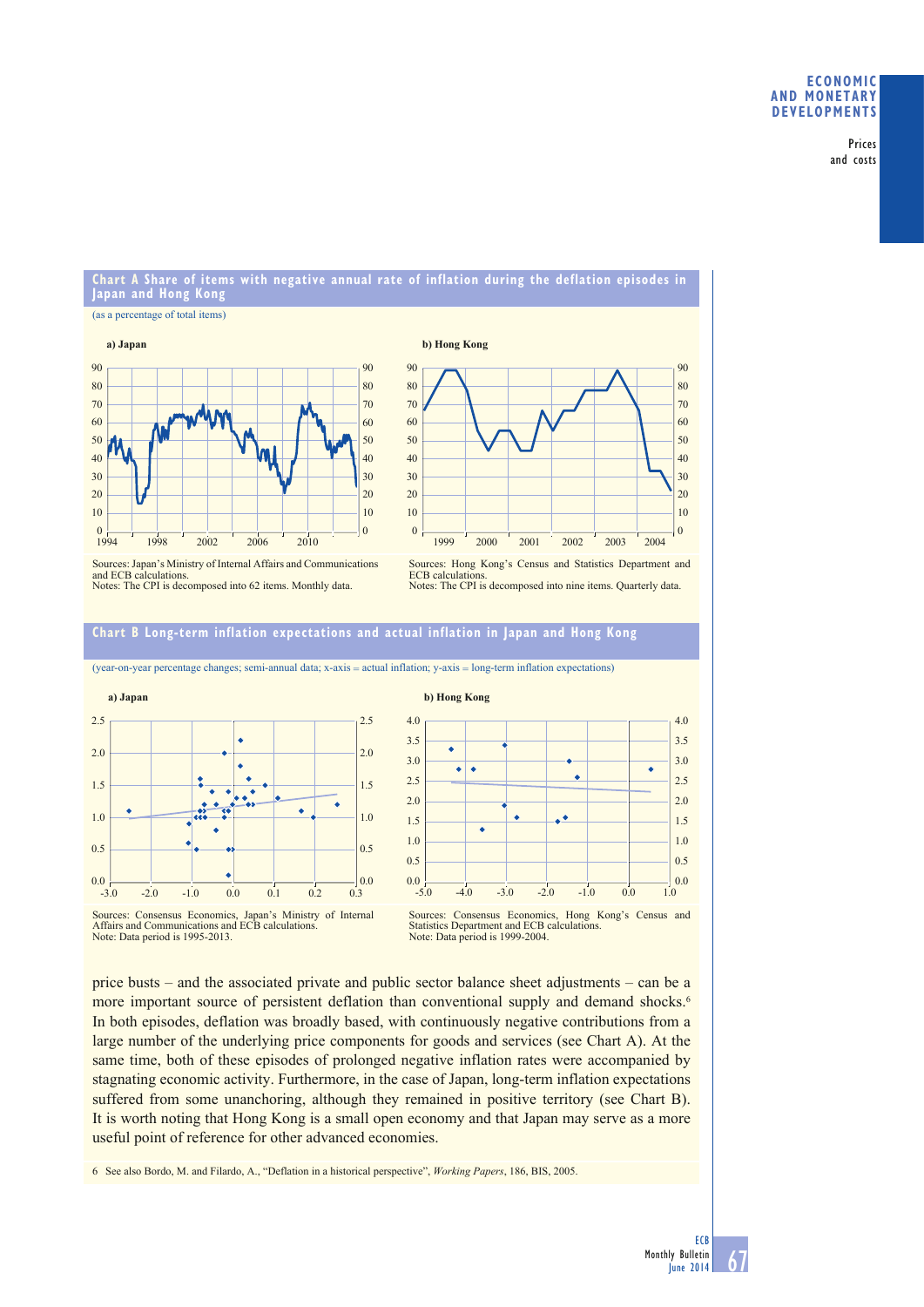### **Is there a risk of deflation in the euro area?**

The low inflation rates in the euro area are the result of a confluence of both supply and demandside factors. Global supply-side factors, including a deceleration in energy and food prices, have played the most important role. The appreciation in the euro effective exchange rate has also contributed to the decline in inflation, amplifying the effect of commodity prices. Local factors, such as the impact of structural reforms in labour and product markets, have contributed to weakening price pressures as well. At the same time, demand-side factors have weighed on inflation, particularly in those countries where pre-crisis excesses are still unwinding. However, at the euro area aggregate level, the current situation does not suggest that an outright deflationary episode is imminent for the following reasons:

- the share of items with negative annual growth rates is not exceptionally high compared with earlier episodes of disinflation (see Chart C);
- there is no evidence of an unanchoring of medium to long-term inflation expectations. Both survey and market-based measures – bonds or swap contracts alike – have remained at levels consistent with the ECB's inflation objective (see Chart  $D$ );<sup>7</sup>
- the latest Eurosystem staff macroeconomic projections for the euro area suggest that, although price pressures will remain subdued for a prolonged period, HICP inflation is projected to increase gradually;
- in addition, economic growth is projected to gradually pick up, while unemployment is falling slowly from high levels.<sup>8</sup>



Sources: Eurostat and ECB calculations.

Sources: Consensus Economics, Eurostat and ECB calculations. Notes: The x-axis corresponds to year-on-year actual inflation and the y-axis to six to ten-year-ahead inflation expectations from Consensus Economics. Sample period is April 1999 to April 2014. Semi-annual data.

(year-on-year percentage changes)

**Chart D Long-term inflation expectations and actual inflation in the euro area**

 $-1$  0 1 2 3 4

 $\frac{1}{4}$  0.0

0.5

1.0

1.5 2.0

2.5 3.0

Notes: Shares of 85 items with annual rates of change below zero (unweighted). The data are monthly and cover the period up to April 2014.

7 See also the box entitled "Results of the ECB Survey of Professional Forecasters for the second quarter of 2014", *Monthly Bulletin*, ECB, May 2014.

0.0

0.5

1.0

1.5 2.0

 $2.5$ 3.0

8 See the article entitled "Eurosystem staff macroeconomic projections for the euro area", *Monthly Bulletin*, June 2014.